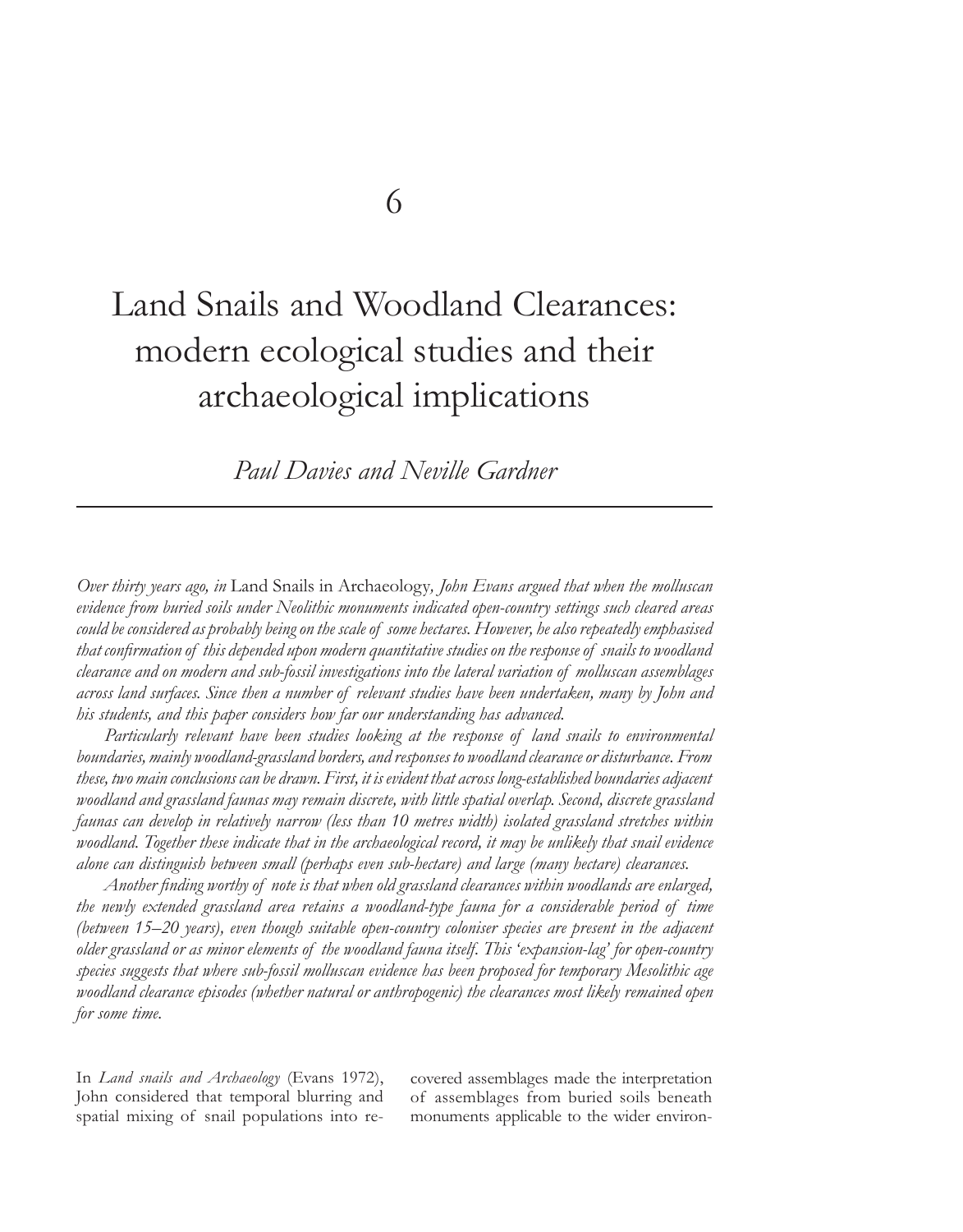ment. He argued that '… in a relatively homogeneous environment, such as a cultivated field or chalk downland, the distribution and abundance of a species in the area as a whole tends to be uniform' (p. 111), and was confident, at the time, that when open -country assemblages were recovered from buried soil surfaces, reflecting either grassland or cultivation prior to monument construction, the cleared areas indicated were of a size that could be '… considered in terms of human land use' and that they most probably represented open areas of some hectares (p. 114). However, he was also well aware that this still needed to be backed up by empirical evidence. Hence he acknowledged that '… as a topic of future research, the lateral variation of ancient land -snail faunas over the surface of buried soils is to be recommended, as a problem of both ecological and environmental interest' (p. 115), and that lateral variation in modern faunas would be likely to occur due to '… environmental heterogeneity, however subtle this might be' (p. 112).

John further addressed the issue of the likely size of the cleared areas, conceding that that it was possible that a woodland clearing of perhaps only 100 square metres might develop its own characteristic – essentially open country – fauna given enough time (p116), indicating that where assemblages recovered from buried soils suggested open -country this could not, in itself, be taken as proof of extensive open environments around the site. He emphasised several times that more quantitative work on modern populations of woodland clearances was also needed.

Since 1972 more work has indeed been done, much of it by John himself and/or his research students, and it is of value to revisit these and related issues since they are fundamental to how we interpret the wider spatial relevance of assemblages from buried soils beneath monuments and to how we recognise and interpret prehistoric woodland clearance or disturbance phases using molluscan evidence.

## **Modern ecological work on smallscale lateral variation of molluscan faunas**

The need for modern ecological work on the lateral variation of molluscan faunas was

eventually made starkly evident from John Evans and Amanda Rouse's analyses of the molluscan assemblages recovered from the buried soil surface beneath the Easton Down long barrow (Whittle *et al.* 1993). Instead of relying solely upon a single vertical sequence through the buried soil – the standard sampling approach to such contexts – they also analysed a series of samples taken from the buried soil surface itself (sample series EDI). The results clearly demonstrated that the barrow had been situated at an environmental boundary, probably woodland -grassland. Crucially, this was not evident from the single sequence through the buried soil (EDIV), the uppermost sample of which indicated open grassland.

The implication of this study was clear. Relying upon a vertical sampling approach was likely to be insufficient to allow extrapolation of the results to the wider environment. This implication fundamentally alters how we should interpret data previously (and still currently) obtained from single vertical sequences through buried soils beneath monuments. The need for caution when extrapolating such data to the surrounding environment is clear. Subsequent modern studies have also confirmed this. For example, Rouse and Evans (1994) went on to show that small -scale spatial variation in topography, aspect and vegetation affected molluscan faunas at Maiden Castle, and Davies and Grimes (1999) and Davies (2003) demonstrated that faunas were affected by small -scale lateral variation in topography, moisture and vegetation in relic watermeadow systems in Wiltshire and Hampshire. Most relevant was the study by Davies (1999) of modern death assemblages across a woodland grassland boundary at Bossington in Hampshire. This study demonstrated that in general terms the molluscan faunas of the woodland and grassland were discrete, with very little spatial overlap or mixing at or near the boundary of the two habitats. The assemblages recovered from individual turf samples *c.* 2 metres within the woodland showed very little indication of the nearby grassland, and the assemblages recovered from individual turf samples from the grassland *c.* 2 metres from the woodland edge showed minimal evidence of the nearby wood. This study clearly indicated that open country assemblages could be recovered even if woodland was very close – a matter of metres away. It also strengthened Evans and Rouse's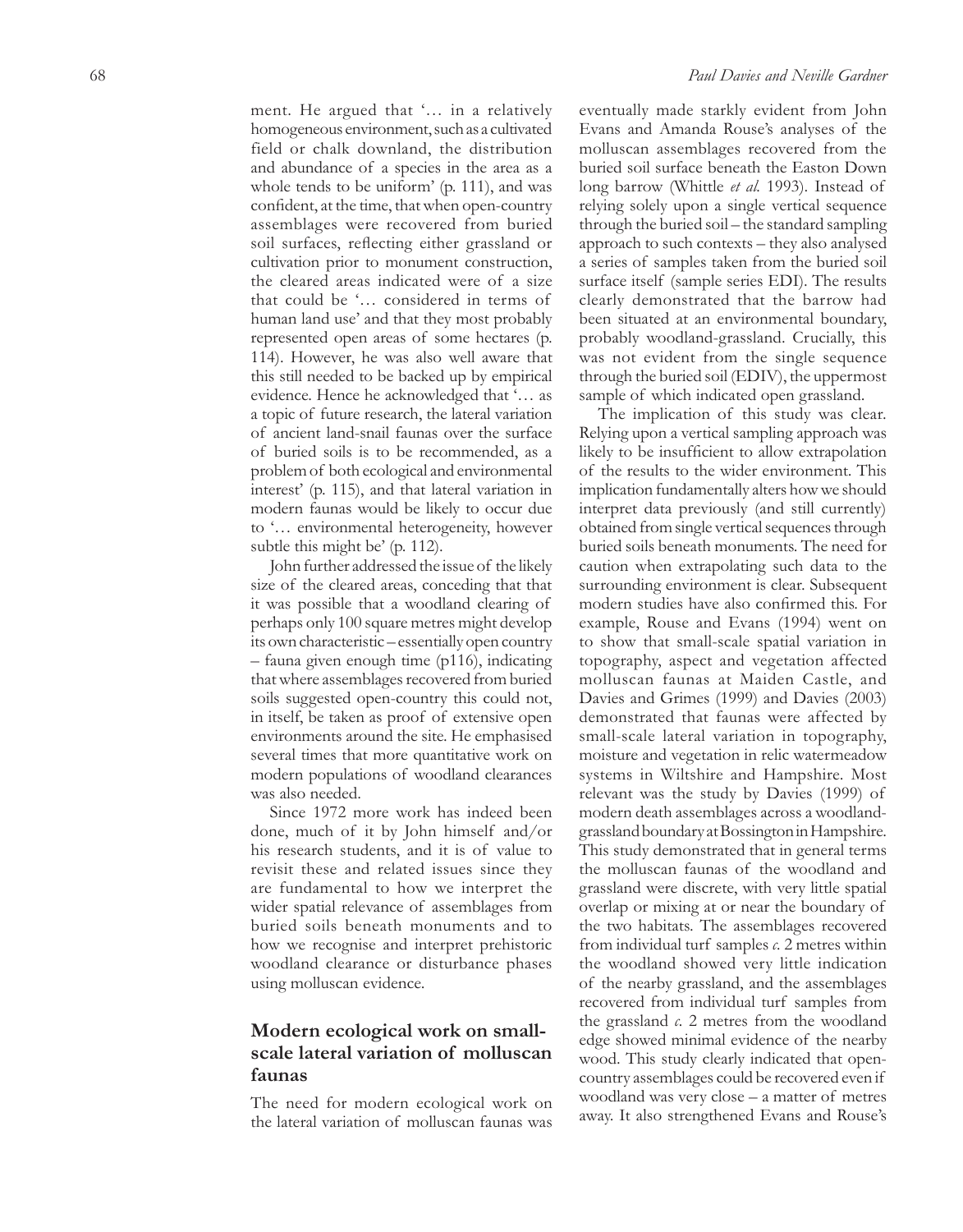interpretation that Easton Down long barrow was built across an environmental boundary rather than merely near one.

## **Modern ecological work on woodland clearance and woodland disturbance episodes**

There have been very few studies directly addressing how modern snail population responses to woodland clearance or disturbance relate to our interpretation of archaeological assemblages. In considering the general issue both Thomas (1982) and Davies (2003) have pointed out the fallacy of believing that open-country as indicated by assemblages recovered from buried soil surfaces necessarily must suggest a reasonably large area of open landscape and possible continuity with other open areas, else otherwise it is impossible to explain how the open-country species got there. Both authors have emphasised that since some of the species that thrive in open-country can also be present in woodlands, albeit in low numbers, the opportunity for migration is not necessarily a pre-requisite for the establishment of an open-country type fauna within a cleared area. A number of purely modern studies are of help in considering this general point further; firstly in considering how temporary woodland clearance or disturbance through coppicing or firing depresses woodland faunas; and secondly how such impacts allow for the subsequent expansion of open-country species. In archaeological terms these studies are important, since both negative (ie, depression of shade-requiring species) and positive (ie, expansion of open-country species) responses have been taken as indicative of temporary woodland disturbance in assemblages recovered from prehistoric deposits. This is particularly so from tufa deposits where Mesolithic-age temporary clearances or disturbance phases have been proposed from a number of sites in Britain and Ireland (eg, Preece 1980; Preece *et al.* 1986; Preece & Bridgland 1999; Davies & Griffiths 2005).

It is evident from the modern literature that coppicing *may* affect woodland faunas (Berry 1973), although it is certainly not inevitable. Clearly the frequency and intensity of coppicing activity may be important, since some other studies have shown little or no affect on molluscan faunas (eg, Paul 1978;

Millar & Waite 1999). Fire disturbance may also affect woodland faunas although, as in coppiced or cleared woodlands, shade-demanding species can survive by utilising microhabitats on trunks, stumps, fallen branches or logs (Hylander *et al.* 2004), and faunas can fully recover within a one year to 10 year period following disturbance (Kiss & Magnin 2003; Kiss *et al.* 2004). The significance of coarse woody debris as refugia for shade demanding species following disturbance has also been shown in a number of other studies (eg, Caldwell 1996; Coney *et al.* 1982; Fog 1979a; 1979b; Muller *et al.* 2005), with some shade-demanding species, such as *C. tridentatum, A. pura, D. rotundatus, M. incarnatus*, *C. laminata* and *O. cellarius* having been found to be positively associated with such material (Kappes 2005). Small, temporary clearances have also been shown to have little overall effect on woodland faunas by Strayer *et al.* (1986) and Kralka (1986), the latter showing that the original fauna recovered within 5–10 years of clearance, a finding clearly of archaeological importance. As Davies (2003) suggested, such short temporary clearance or disturbance phases are unlikely to be evident in the sub-fossil record. Even if open-country species did temporarily respond positively to similar such impacts in the prehistoric past, the modern data suggest that the shade-demanding species will quickly recover, if indeed they are affected in the first place at all, and the episode is not likely to be apparent in the temporallyblurred sub-fossil assemblage later recovered. More directly, it is worth pointing out that none of the modern studies discussed above show an expansion of open-country species in the short-term clearance or disturbance phases, rather they all only demonstrate a suppression (if at all) of woodland species abundance.

We are left then with two questions. First, how long must clearances actually persist within woodlands, either as result of human or other (eg, grazing) intervention, before noticeably open-country snail faunas become established at the expense of woodland ones? Second, how large do such clearances actually have to be to support obviously open-country faunas, rather than mixed open-woodland ones? The latter is also a question that has a bearing on the extent to which we can perhaps tentatively infer open country areas around monuments when the recovered assemblages do suggest open country as discussed in the previous section. Clearly,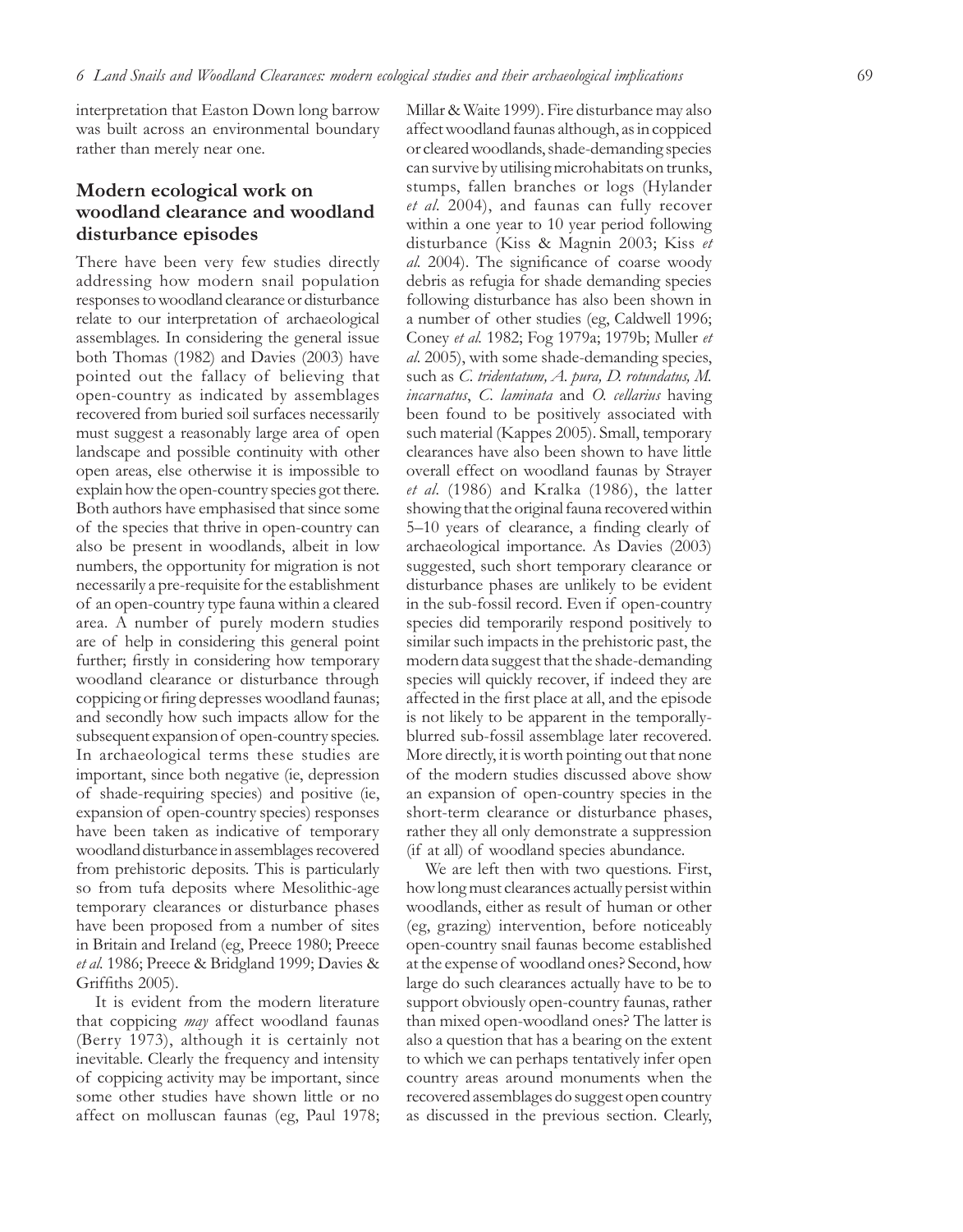from the studies considered above these are questions that as yet remain unaddressed in the published literature, although that literature is helpful in demonstrating that woodland faunas are generally unaffected by, or recover quickly from, very short-term clearance or disturbance events such as coppicing or natural fires. However, hitherto unpublished work by one of John Evans' research students, Neville Gardner, at The Warburg Reserve in Oxfordshire between 1988 and 1991 (Gardner 1991) is of direct relevance as outlined below.

## **The Warburg Reserve, Oxfordshire**

The Warburg Reserve is a *c.* 250 hectare nature reserve located on chalk in the Bix Valley near Henley-on-Thames, Oxfordshire. Since 1968 the reserve has been managed by the Berkshire, Buckinghamshire and Oxfordshire Wildlife Trust. Although the reserve is largely wooded, there are a number of wide grassland rides,

some of which are well over a hundred years old, such as the 'rifle range', so-called because it was used for this purpose in the Second World War, and the ride just below the area known as Great Hill. Other rides are more recent, having been added to improve woodland edge habitat, such as that between 'Upper Big Ashes' and 'Lower Big Ashes'in the north-western part of the reserve, and near Well Field in the central part of the reserve (Fig. 6.1). In addition, some of the older rides have been widened in recent years to also increase woodland edge habitat. The reserve therefore offers a combination of older and more recent grassland clearances of different sizes within a generally wooded environment; an ideal location in which to assess molluscan responses to woodland clearances through time. Gardner (1991) used a turfsampling method along transects crossing some of the woodland-grassland boundaries, and 5 of those transects are considered here; Warburg E, F, G, H, and I (Fig. 6.1). All ages quoted refer to age at time of sampling.



*Figure 6.1: The Warburg Reserve, Oxfordshire and molluscan sampling transects (from Gardner 1991)*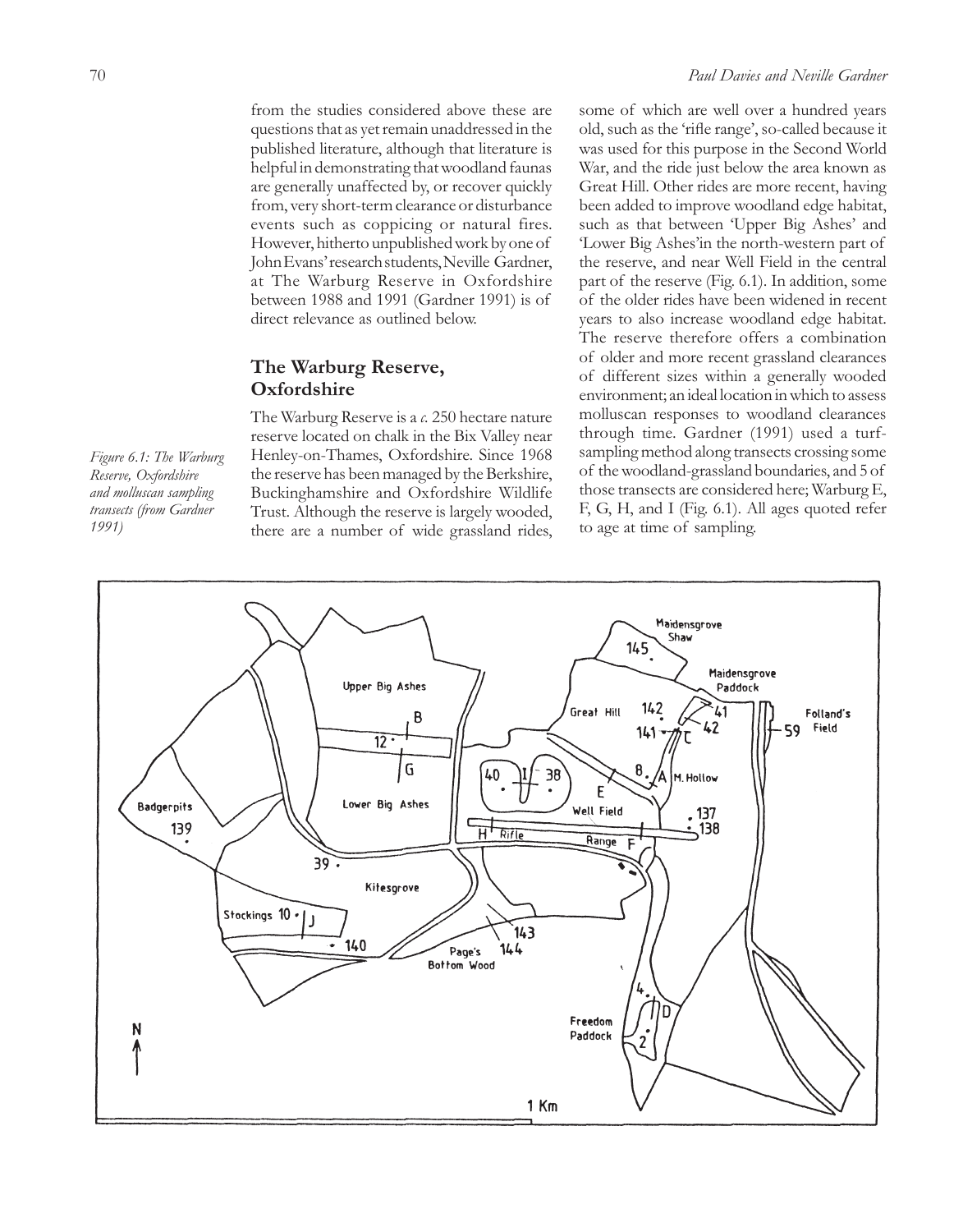#### *Warburg E*

The Warburg E transect was located across a 15 metre ride of at least 100 years old, here referred to as the 'old' grassland, situated below Great Hill (Fig. 6.1) and a recent (*c.* 8 years before sampling)  $c$ . 12 metre wide ride-extension, here referred to as the 'new' grassland (Fig. 6.2). The molluscan species recovered from the scrub at the northern limit of the transect and from the woodland at the southern limit of the transect consisted mainly of a typical 'woodland' suite, namely *Discus rotundatus*, *Aegopinella pura*, *Acanthinula aculeata*, *Carychium tridentatum* and *Punctum pygmaeum*. Only a few open-country species were recovered from these woody areas – *Vallonia costata, Vallonia excentrica* and *Vertigo pygmaea* – all in very low numbers, and most of those from a sample only *c.* 1 metre from the 'new' grassland edge. The 'new' grassland itself was also dominated by the 'woodland' suite of species, with very low numbers of open-country species. In contrast, the 'old' grassland was overwhelmingly characterised by open-country species – *Vallonia costata, Vallonia excentrica, Vertigo pygmaea* and *Pupilla muscorum,* with shade-demanding species poorly represented with the exception of *Punctum pygmaeum*. Clearly, the 'old' grassland contained a typical grassland fauna, but the 'new' grassland did not, even though it was directly adjacent to the older grassland.

#### *Warburg F and H*

The Warburg F and H transects were located across the 'rifle range' (Fig. 6.1). Both transects incorporated 'old' grassland of around 8 metres width and of at least 100 years standing, and 'new' grassland (*c.* 13m width at transect G and *c.* 5m width at Transect H) of only 1–2 years standing at the time of sampling (Figs 6.3 & 6.4). The results from both transects showed once again that the 'new' grassland still contained a woodland-type fauna (similar to that described above for Warburg E), but that the 'old' grassland had an established opencountry type fauna, in both cases dominated by *Vallonia excentrica* and *Vertigo pygmaea*. As was the case for Warburg E, it is important to note that the 'new' grassland was directly adjacent to the older grassland.

#### *Warburg G*

Warburg G was situated across a 20 year-old ride between 'Upper' and 'Lower' Big Ashes



(Fig. 6.1). An area adjacent to that ride had been cleared of woodland *c.* 10 years previously, but had immediately been allowed to revert to scrub, indicated as 'cleared woodland' on the molluscan diagram (Fig. 6.5).

*Figure 6.2: Mollusca from transect Warburg E (adapted from Gardner 1991)*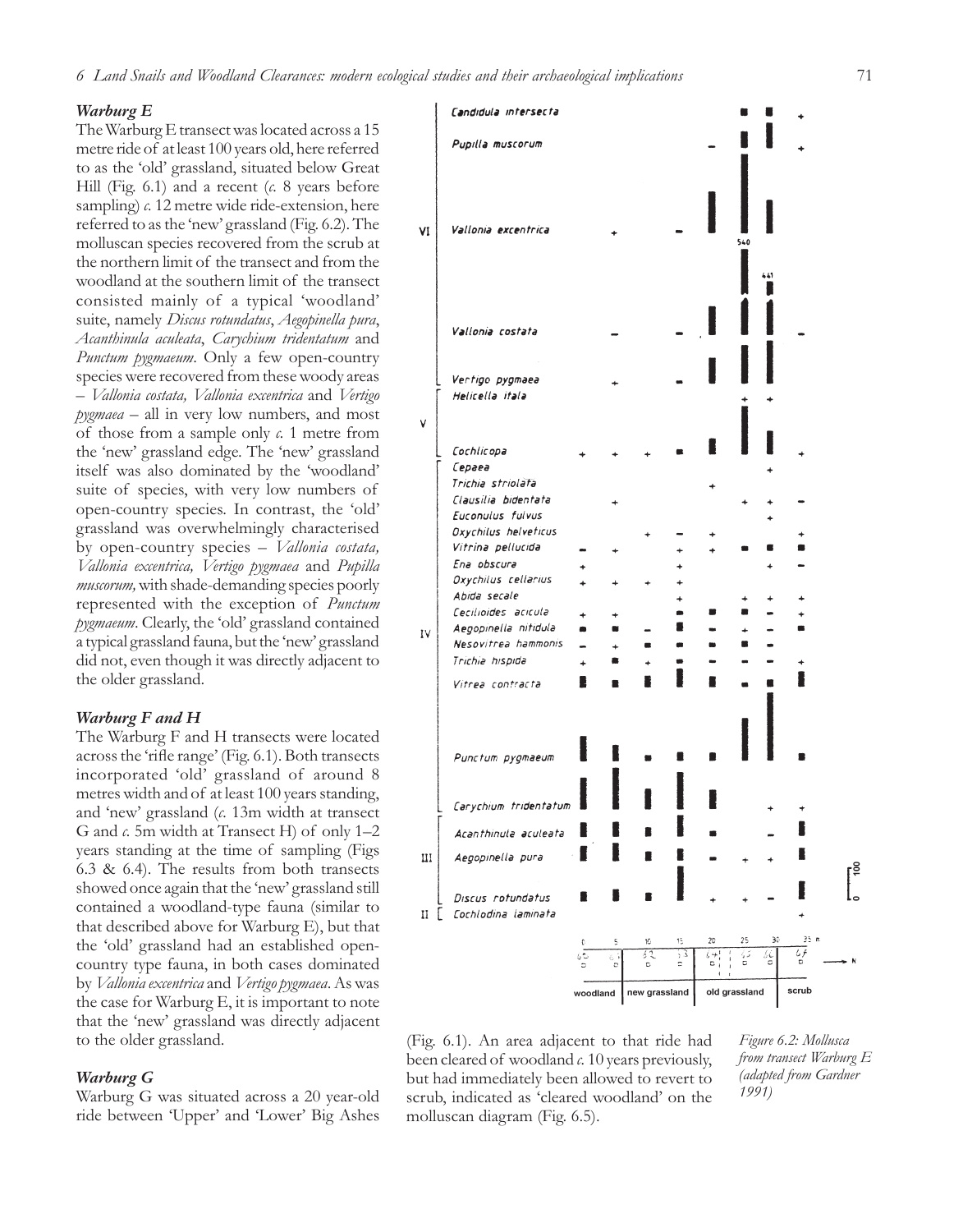

*Figure 6.3: Mollusca from transect Warburg F (adapted from Gardner 1991)*

The results show that the 20 year-old grassy ride, termed 'old grassland' on Figure 6.5, contained an open-country type fauna (*V. excentrica, V. costata, Vertigo pygmaea*), although as for Warburg E some *Punctum pygmaeum* were also present, as were some *Carychium tridentatum* close to the 'old' grassland edge.

The 'cleared woodland' contained a woodlandtype fauna identical to that found in the bramble and older woodland to the south. Clearly none of the open-country species had been able to take advantage of the temporary clearance even though it was situated adjacent to the older grassy ride.

## *Warburg I*

The Warburg I transect was located across two areas of 14 year-old grassland separated by old woodland (Fig. 6.1). The molluscan results (Fig. 6.6) show that both areas of grassland contain faunas similar to that within the woodland, with very few open-country species represented.

## **Archaeological implications**

The data obtained from the Warburg Reserve provides very useful answers to the questions posed by John Evans in 1972 as outlined in the introduction of this chapter, and they also have considerable implications for the interpretation of molluscan assemblages from buried soils under monuments – both those collected in the past and those to be collected in the future. There are also implications with respect to using Mollusca as indicators of temporary woodland clearance or disturbance from other contexts such as tufa.

First, the data confirm the pronounced lateral variation of molluscan faunas across environmental boundaries. Where opencountry type faunas were present at Warburg (transects E, F, G and H) there was very little spatial overlap with woodland-type faunas in adjacent woodland. This accords with similar previous studies into the small-scale spatial distribution of Mollusca (above). The archaeological implication is that when grassland is indicated from the surface of buried soils beneath monuments, this does not mean that the wider environment was also grassland. It is entirely possible that more wooded environments were a mere matter of metres away (see below also).

Second, the data from Warburg allow us to consider how large woodland clearances have to be before they gain a predominantly opencountry type fauna. It is striking that the older grassland of the rifle range (transects F, H) is only 8 metres in width. While it is clear that a very small number of shade-demanding taxa are present in that narrow grassland strip, the wider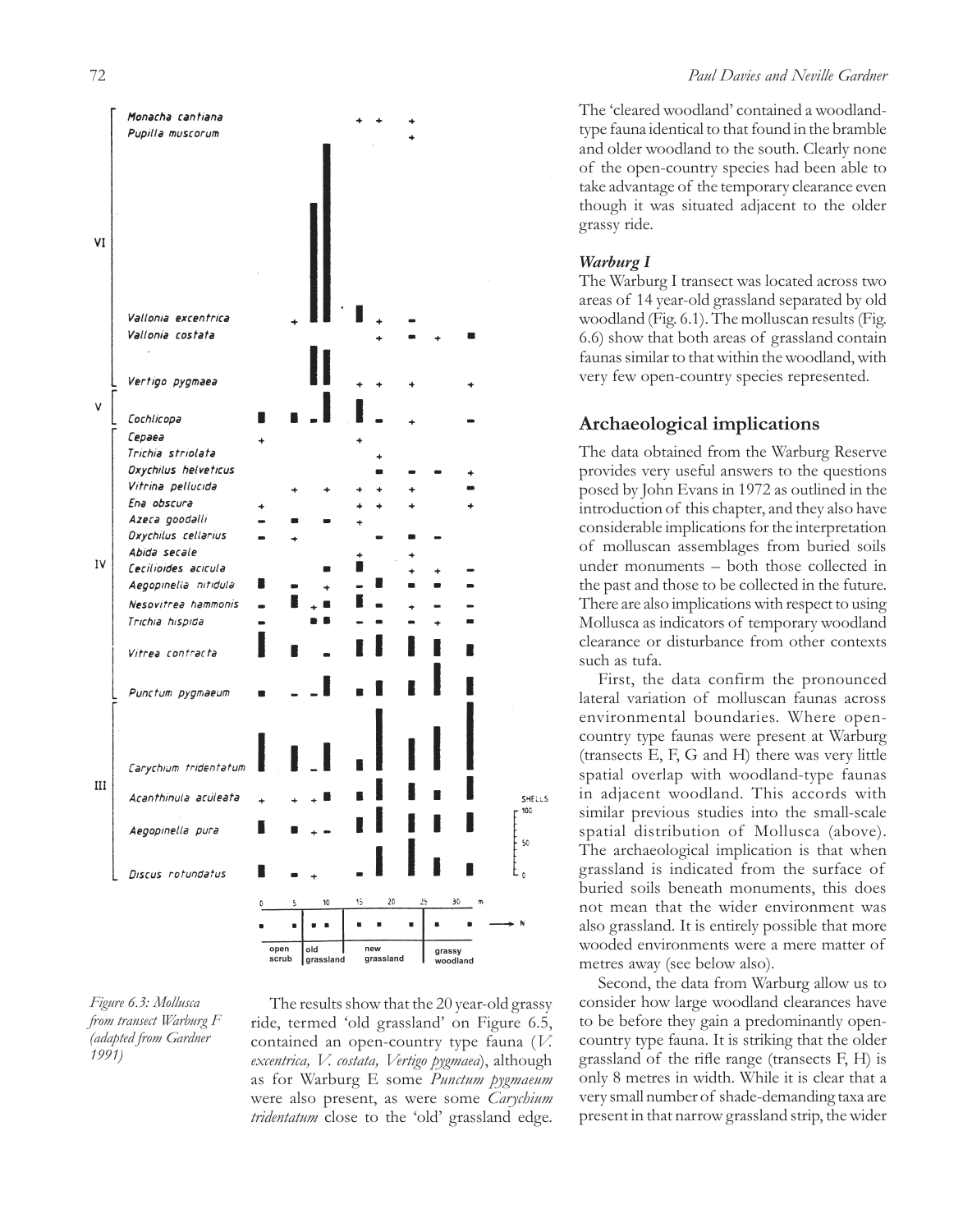

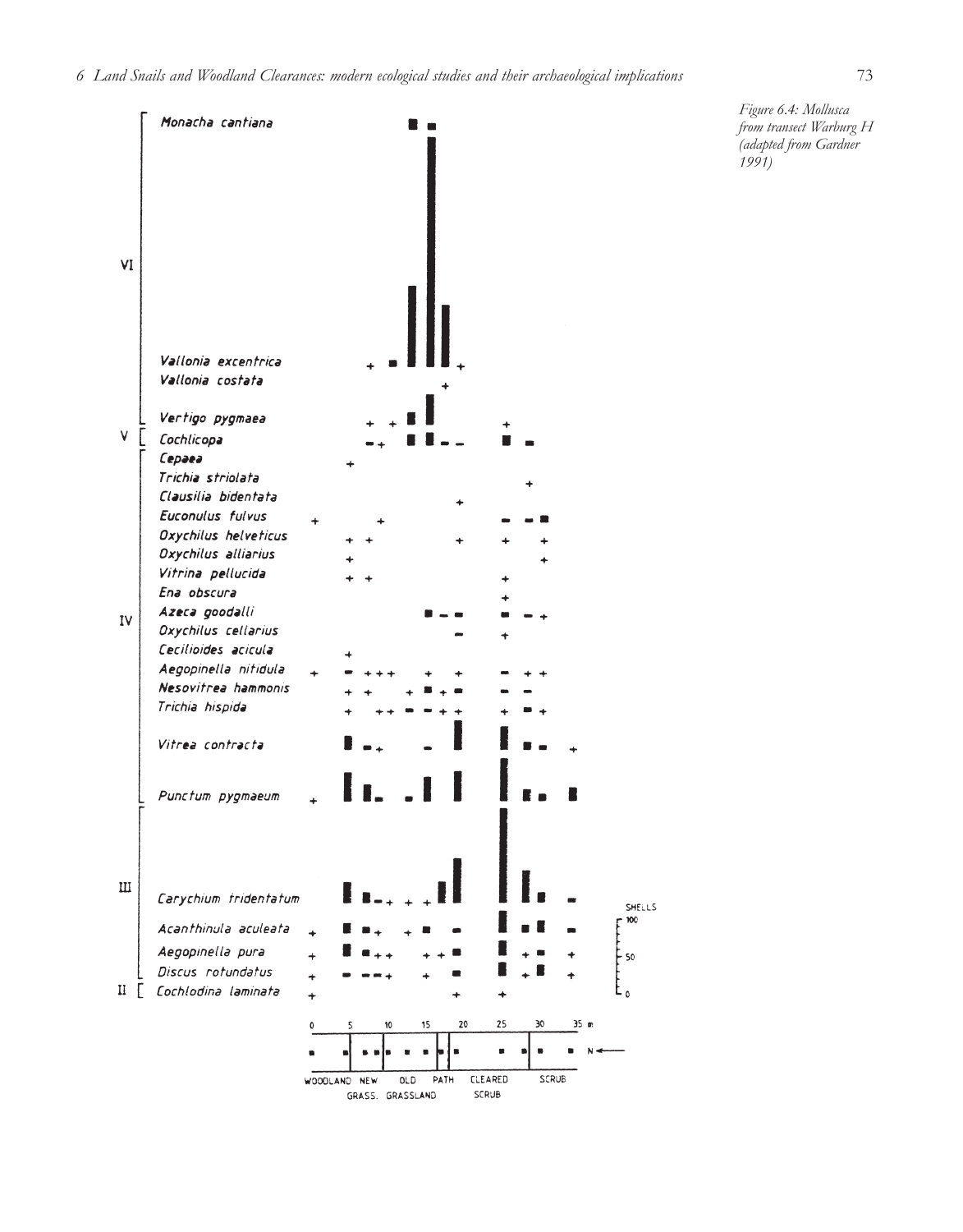*Figure 6.5: Mollusca from transect Warburg G (adapted from Gardner 1991)*

|                                             |   | old grassland |                     |              | cleared woodland |  |    |  |                |                | bramble        |           |                                       | woodland |    |                |                                          |
|---------------------------------------------|---|---------------|---------------------|--------------|------------------|--|----|--|----------------|----------------|----------------|-----------|---------------------------------------|----------|----|----------------|------------------------------------------|
|                                             |   |               | $\bullet$           | á.           | $\blacksquare$   |  |    |  | $\bullet$      | $\blacksquare$ | $\blacksquare$ | $\bullet$ | $\overline{\phantom{a}}^{\prime}_{i}$ |          | s  | $N \leftarrow$ |                                          |
|                                             | 0 |               | 10                  | $\mathbf{I}$ | 20               |  | 30 |  | 40             |                | 50             |           | 60                                    |          | 70 | m              |                                          |
|                                             |   |               |                     |              |                  |  |    |  |                |                |                |           |                                       |          |    |                |                                          |
| Cochiodina laminata                         |   |               |                     |              |                  |  | ٠  |  |                |                |                |           |                                       |          |    |                | $\begin{bmatrix} 100 \\ 0 \end{bmatrix}$ |
| Discus rotundatus                           |   |               |                     |              |                  |  |    |  |                |                |                |           |                                       |          | ۵  | н              | shells                                   |
|                                             |   |               |                     |              |                  |  |    |  |                |                |                |           |                                       |          |    |                |                                          |
| Aegopinella pura                            |   |               |                     |              |                  |  |    |  | $\blacksquare$ |                |                |           |                                       |          |    |                |                                          |
| Acanthinula aculeata                        |   |               |                     |              |                  |  |    |  |                |                |                |           |                                       |          |    |                |                                          |
| Carychium tridentatum -                     |   |               |                     |              |                  |  |    |  |                |                |                |           |                                       |          |    |                |                                          |
|                                             |   |               |                     |              |                  |  |    |  |                |                |                |           |                                       |          |    |                |                                          |
| Punctum pygmaeum                            |   |               |                     |              |                  |  |    |  |                |                |                |           |                                       |          |    |                |                                          |
|                                             |   |               |                     |              |                  |  |    |  |                |                |                |           |                                       |          |    |                |                                          |
| Vitrea contracta                            | ▬ |               |                     |              |                  |  |    |  |                |                |                |           |                                       |          |    |                |                                          |
| Trichia hispida                             |   |               |                     |              |                  |  |    |  |                |                |                |           |                                       |          |    |                |                                          |
| Nesovitrea hammonis                         |   |               | ÷<br>$\blacksquare$ |              |                  |  |    |  |                |                |                |           |                                       |          |    |                |                                          |
| Cecilioides acicula<br>Aegopinella nitidula |   |               |                     |              |                  |  |    |  |                |                |                |           |                                       |          |    |                |                                          |
|                                             |   |               |                     |              |                  |  |    |  |                |                |                |           |                                       |          |    |                |                                          |
| Abida secale                                |   |               |                     |              |                  |  |    |  |                |                |                |           |                                       |          |    |                |                                          |
| Oxychilus cellarius                         |   |               |                     |              |                  |  |    |  |                |                |                |           |                                       |          |    |                |                                          |
| Azeca goodalli                              |   |               |                     |              |                  |  |    |  |                |                |                |           |                                       |          |    |                |                                          |
| Vitrina pellucida<br>Ena obscura            |   |               |                     |              |                  |  |    |  |                |                |                |           |                                       |          |    |                |                                          |
| Oxychilus alliarius                         |   |               |                     |              |                  |  |    |  |                |                |                |           |                                       |          |    |                |                                          |
| Oxychilus helveticus                        |   |               |                     |              |                  |  |    |  |                |                |                |           |                                       |          |    |                |                                          |
| Euconulus fulvus                            |   |               |                     |              |                  |  |    |  |                |                |                |           |                                       |          |    |                |                                          |
| Clausilia bidentata                         |   |               |                     |              |                  |  |    |  |                |                |                |           |                                       |          |    |                |                                          |
| Cepaea                                      |   |               |                     |              |                  |  |    |  |                |                |                |           |                                       |          |    |                |                                          |
| Cochlicopa                                  |   |               |                     |              |                  |  |    |  |                |                |                |           |                                       |          |    |                |                                          |
| Vertigo pygmaea                             |   |               |                     |              |                  |  |    |  |                |                |                |           |                                       |          |    |                |                                          |
| Vallonia costata                            |   |               |                     |              |                  |  |    |  |                |                |                |           |                                       |          |    |                |                                          |
|                                             |   |               |                     |              |                  |  |    |  |                |                |                |           |                                       |          |    |                |                                          |
| Vallonia excentrica                         |   |               |                     |              |                  |  |    |  |                |                |                |           |                                       |          |    |                |                                          |
|                                             |   |               |                     |              |                  |  |    |  |                |                |                |           |                                       |          |    |                |                                          |
| Pupilla muscorum                            |   |               |                     |              |                  |  |    |  |                |                |                |           |                                       |          |    |                |                                          |
| Monacha cantiana<br>Candidula Intersecta    |   |               |                     |              |                  |  |    |  |                |                |                |           |                                       |          |    |                |                                          |

(*c.* 13 metre) old grassland ride of transect E shows far fewer shade-demanding individuals compared to the very high numbers of opencountry species, particularly toward the middle of the ride. If this was an archaeological assemblage this tiny 'woodland' species presence would undoubtedly be classified as residual or intrusive (or at most as indicative of slightly tussocky grassland), rather than as indicative of extensive woodland only a few (5 or so) metres away. Together with the first point outlined above, this means

that 'grassland' as indicated from buried soils surface assemblages need not necessarily imply more than a fairly limited clearing in an otherwise wooded landscape.

Finally, the data show that grassland clearings within woodland have to be established for between 15–20 years before open-country species become predominant (transects E, F, G, H). Younger grassland rides of 2–14 years age still have woodland-type faunas (transects E, F, H and I). Most importantly, the woodland-type faunas persist in these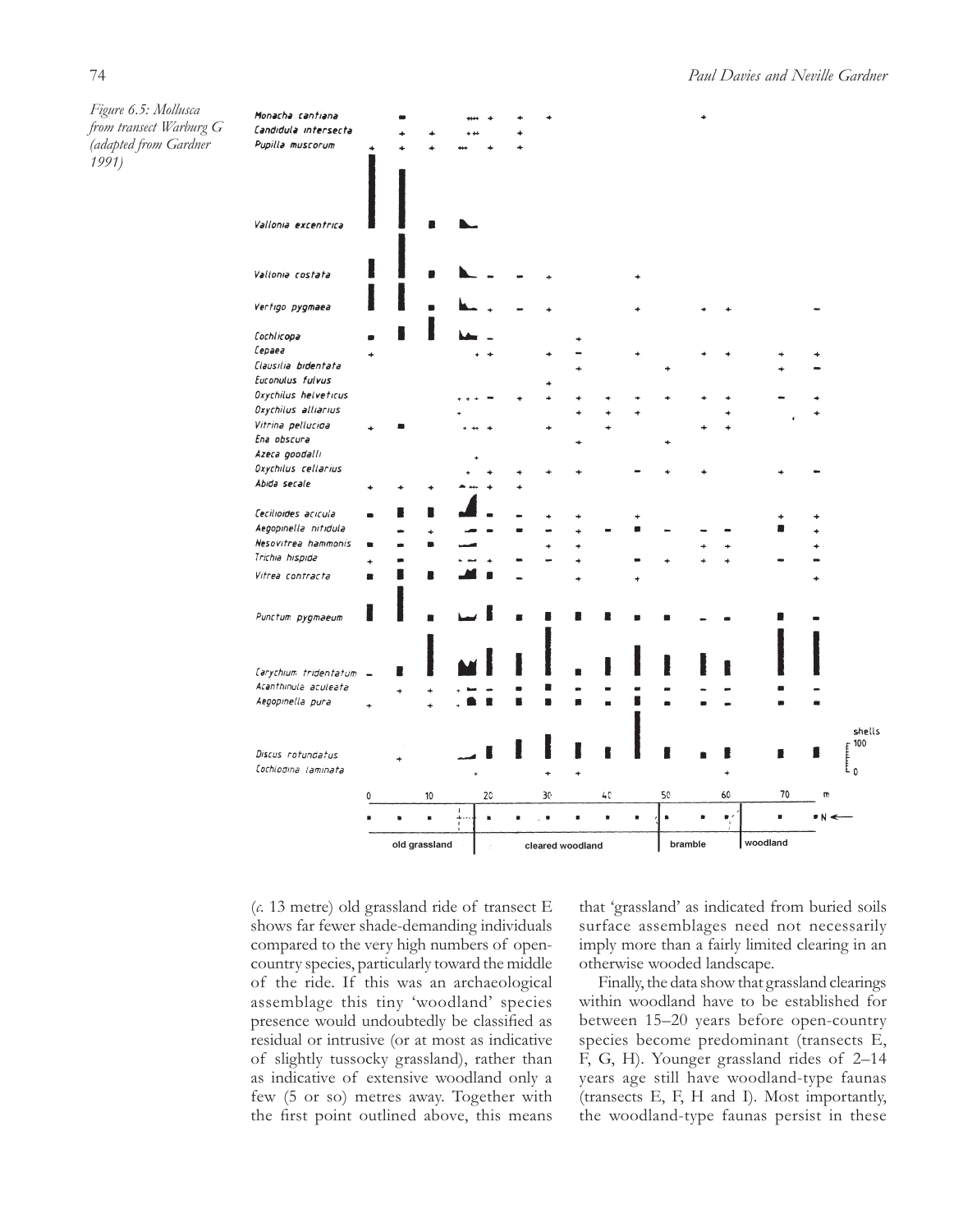



younger grassland even when there is directly adjacent older grassland areas which offer a convenient source pool of the open country species (transects E, H, F). Archaeologically, this would indicate that where grassland is indicated from assemblages recovered from buried soils surfaces beneath monuments the grassland must have been established for at least 15 years prior to monument construction. It also suggests that where molluscan evidence from tufa deposits seems to indicate temporary woodland clearances or disturbances these are not singular events, rather that the clearance or disturbance must have led to open conditions being maintained (either by anthropogenic or natural agency) for a number of years; the single clearance event in Warburg G, which was then immediately left to naturally regenerate, showed no positive response from open country species.

#### **Acknowledgements**

The landowners and managers of the Warburg Reserve are thanked for their permission to work at the reserve. PD would like to thank NP for his agreement to present the data from Warburg at the *Land and People* conference and prepare it for subsequent publication.

### **Bibliography**

- Berry, F.G. 1973. Patterns of snail distribution at Ham Street Woods Nature Reserve, east Kent. *Journal of Conchology* 30, 23–35
- Caldwell, R.S. 1996. Macroinvertebrates and their relationship to coarse woody debris: with special reference to land snails. In J.W. McMinn & D.A. Crossley Jr. (eds), *Biodiversity and coarse woody debris in southern forests.* Ashville, NC: USDA Forestry Service South Research Station General Technical Report SE-94
- Coney, C.C., Tarpley, W.A., Warden, J.C. & Nagel, J.W. 1982. Ecological studies of land snails in the Hiwassee